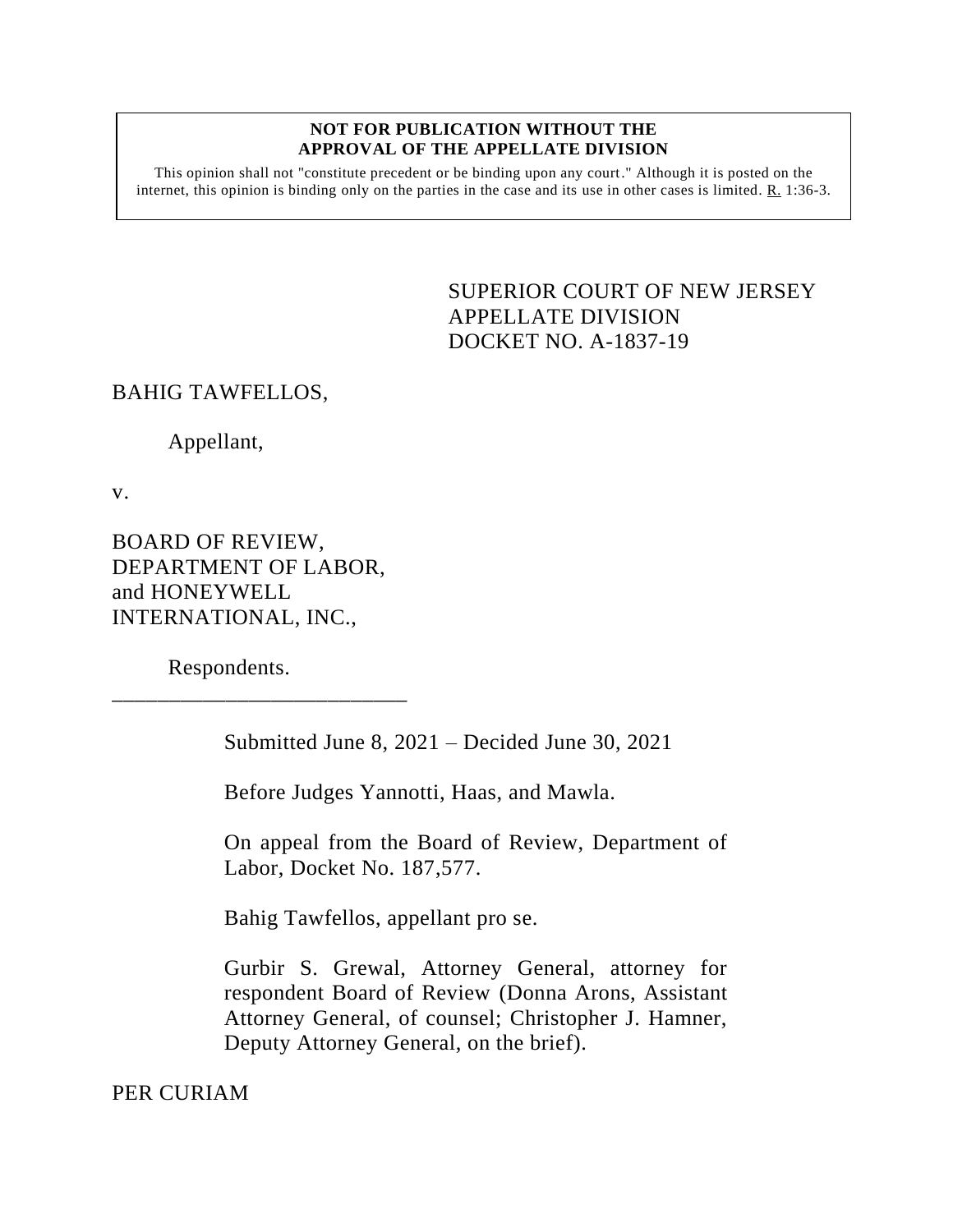Bahig Tawfellos appeals from a final determination of the Board of Review (Board), which upheld the reduction of his unemployment compensation benefits from \$696 to sixty dollars per week, pursuant to N.J.S.A. 43:21-5a and N.J.A.C. 12:17-8.2. We affirm.

## I.

We briefly summarize the pertinent facts and procedural history. On January 3, 2019, Honeywell International, Inc. (Honeywell) terminated Tawfellos from his position as staff engineer. He was sixty-five years old at the time. On June 9, 2019, Tawfellos filed a claim for unemployment benefits, which established a weekly benefit rate of \$696, based on his earnings at Honeywell. On July 1, 2019, he began to receive a pension in the amount of \$2,754.46 per month.

By notice mailed on July 10, 2019, the Director of Unemployment Insurance in the State's Department of Labor and Workforce Development (DOL) informed Tawfellos that he was eligible for benefits as of July 7, 2019, but his weekly benefit rate was being reduced to sixty dollars pursuant to N.J.S.A. 43:21-5a because "the employer on which [his] claim is based was the sole contributor to [his] pension." The notice stated that the benefits were being reduced by the full amount of his weekly pension payment.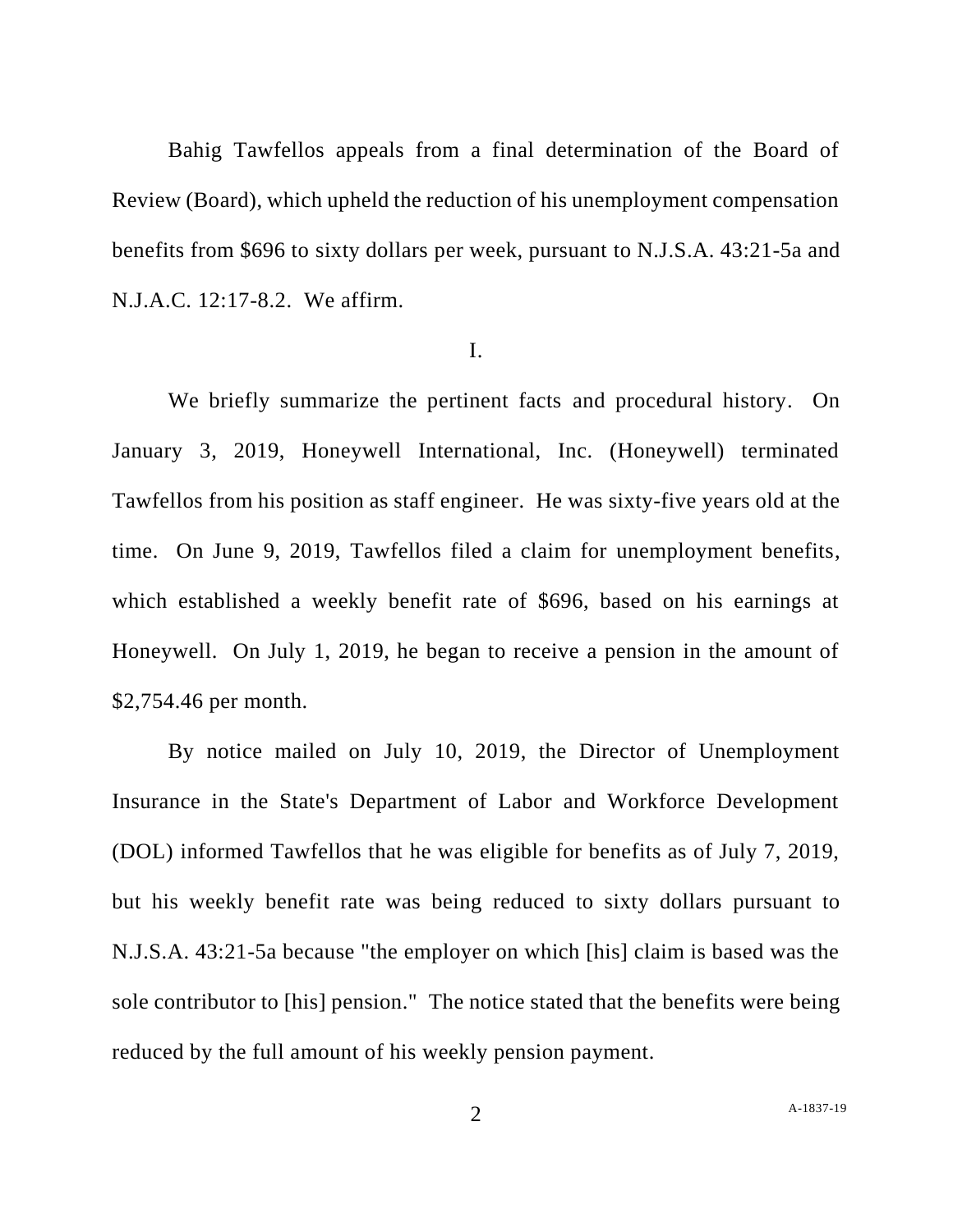Tawfellos appealed the Director's decision to the Appeal Tribunal. He asserted, among other contentions, that the statute unfairly discriminates against individuals who collect a pension in periodic payments rather than a lump sum. He stated that not every individual who receives a pension has the option to receive a lump sum payment rather than periodic payments, and that persons who are entitled to periodic pension payments could delay receiving those payments until the unemployment benefits have been exhausted.

On October 7, 2019, Tawfellos appeared for a hearing before the Appeal Tribunal. He testified that his objection to the reduction of benefits was based on the law, which he believed to be discriminatory. He did not call any witnesses. On October 8, 2019, the Appeals Examiner issued a written decision finding that the reduction in benefits was required by N.J.S.A. 43:21-5a and N.J.A.C. 12:17-8.2.

Tawfellos appealed the decision of the Appeal Tribunal to the Board. He asserted that he was "baffled" because the law was unfair, and he did not understand the "rationale behind its existence." He stated that he had been trying to learn the reason for the law's existence and he had made inquiries to his local legislators, who advised him to contact his representative in the United States Congress. He said he had done so, but the staff for his representative had been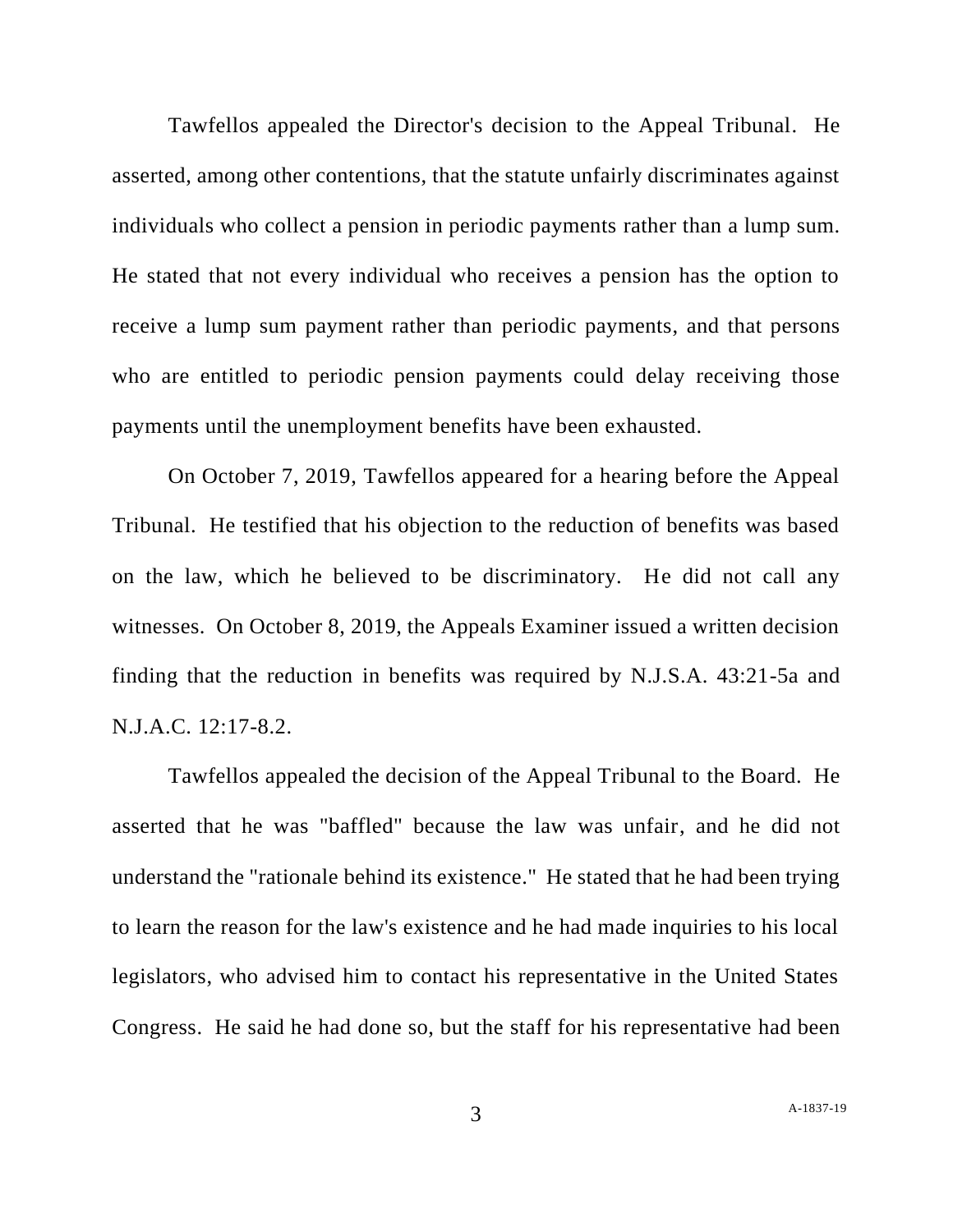unable to provide any answers. He asserted that if the DOL is enforcing the law, it should be able to provide the rationale for its "existence."

The Board issued a final decision on November 21, 2019. The Board found that the Appeal Tribunal had provided Tawfellos a full and impartial hearing, and he had been provided the opportunity to present all relevant evidence. The Board affirmed the Appeal Tribunal's decision. This appeal followed.

II.

On appeal, Tawfellos argues that the Board's final decision should be reversed. He apparently recognizes that N.J.S.A. 43:21-5a applies to him. He argues, however, that the statute is discriminatory and unconstitutional. We disagree.

The scope of our review of a final decision of an administrative agency is strictly limited. In re Carter, 191 N.J. 474, 482 (2007). We will reverse an agency's decision only if it is arbitrary, capricious, or unreasonable. In re Proposed Quest Acad. Charter Sch. of Montclair Founders Grp., 216 N.J. 370, 385 (2013). Therefore, our review of an agency's decision is limited to considering

> (1) whether the agency's action violates express or implied legislative policies, that is, did the agency

4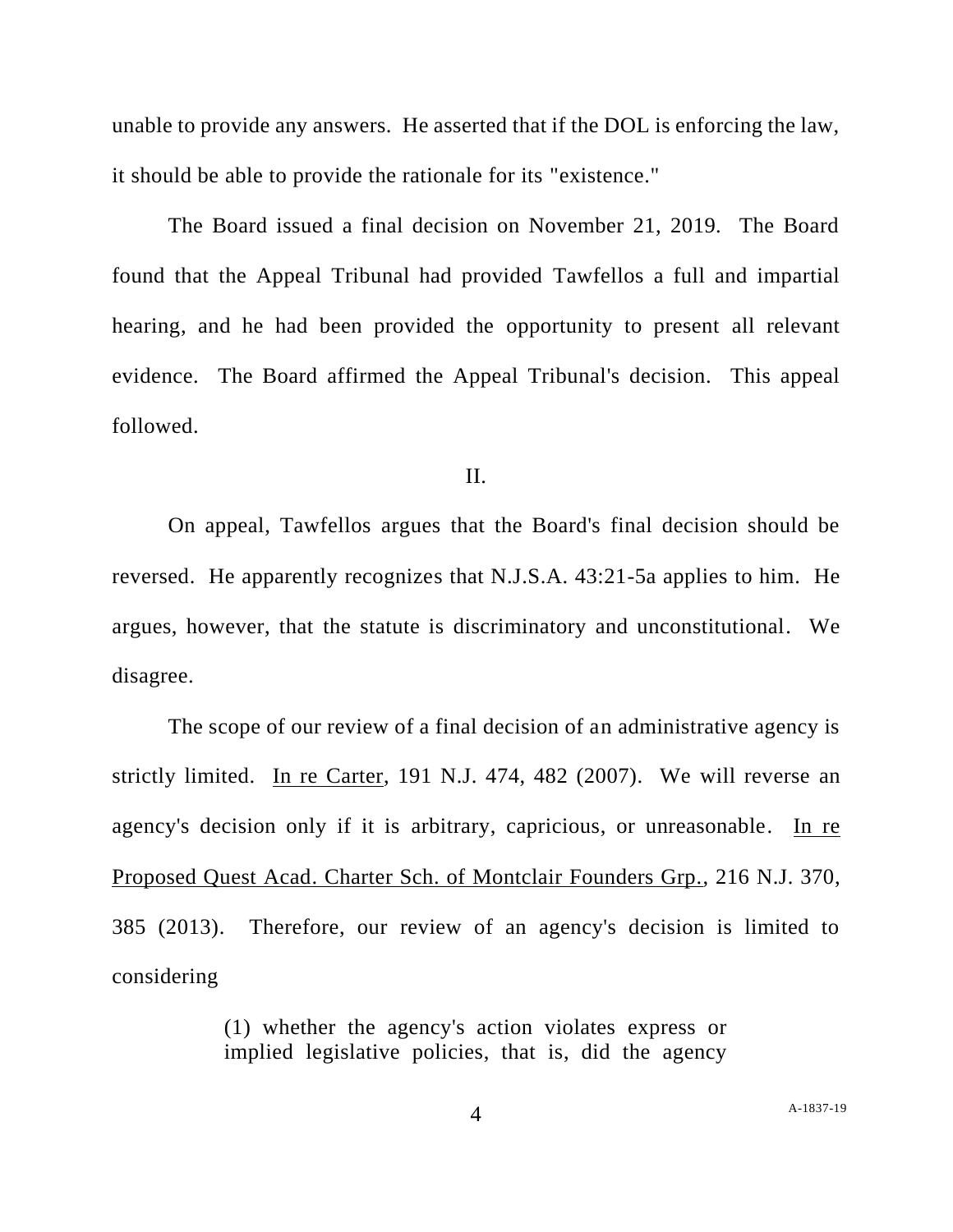follow the law; (2) whether the record contains substantial evidence to support the findings on which the agency based its action; and (3) whether in applying the legislative policies to the facts, the agency clearly erred in reaching a conclusion that could not reasonably have been made on a showing of the relevant factors.

[Id. at 385-86 (quoting Mazza v. Bd. of Trs., 143 N.J. 22, 25 (1995)).]

We must affirm an agency's findings of fact if "supported by adequate, substantial and credible evidence . . . ." In re Taylor, 158 N.J. 644, 656-57 (quoting Rova Farms Resort, Inc. v. Inv.'s Ins. Co. of Am., 65 N.J. 474, 484 (1974)). We also must "give due deference to the view of those charged with the responsibility of implementing legislative programs." In re Reallocation of Prob. Officer, 441 N.J. Super. 434, 444 (App. Div. 2015) (quoting In re N.J. Pinelands Comm'n Resol. PC4-00-89, 356 N.J. Super. 363, 372 (App. Div. 2003)).

Here, the Appeal Tribunal and the Board found that Tawfellos's unemployment benefits must be reduced pursuant to N.J.S.A. 43:21-5a and N.J.A.C. 12:17-8.2. The statute provides in pertinent part:

> the amount of benefits payable to an individual for any week which begins in a period with respect to which such individual is receiving a governmental or other pension, retirement or retired pay, annuity, or other similar periodic payment which is based on the previous work of such individual shall be reduced, but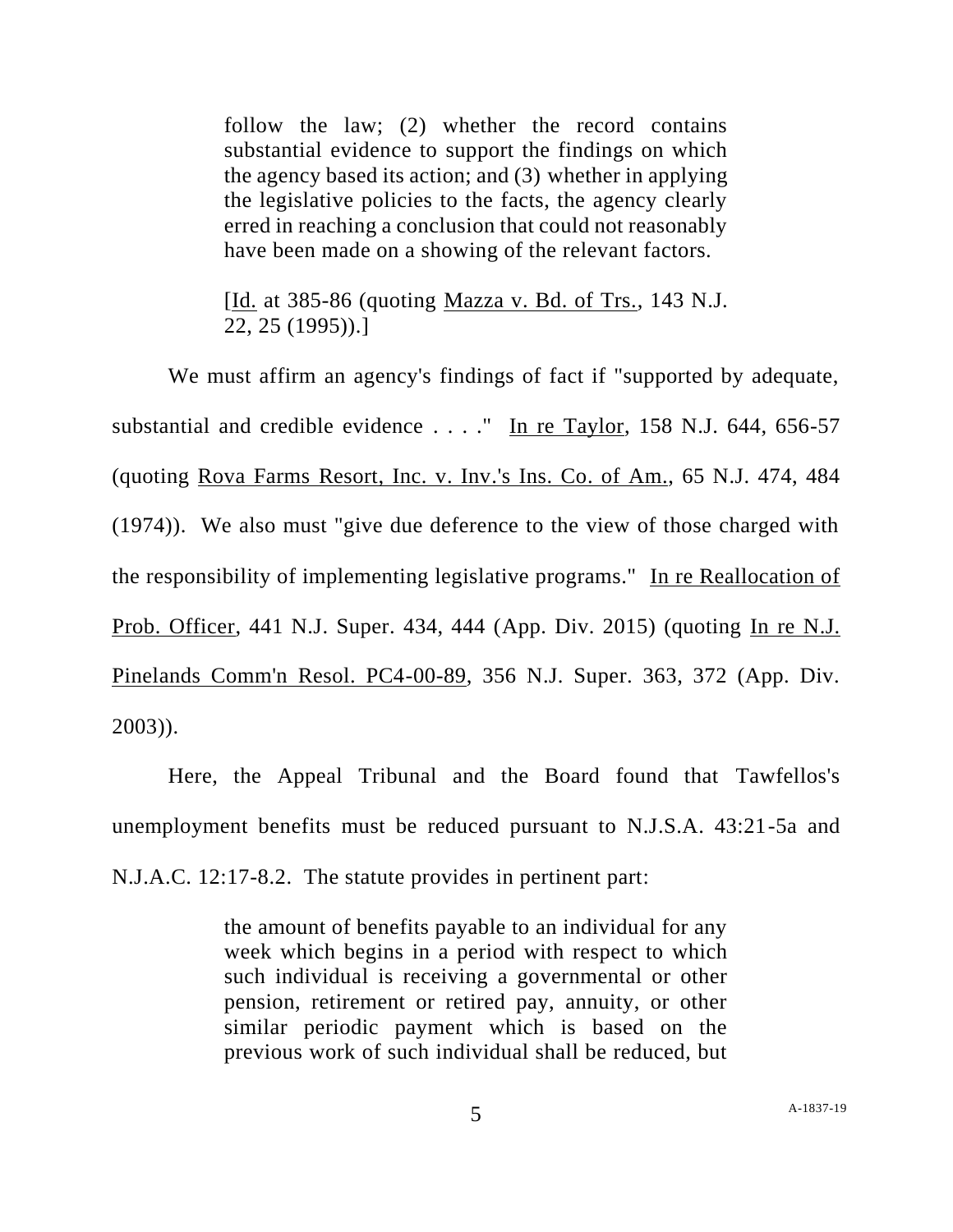not below zero, by an amount equal to the amount of such pension, retirement or retired pay, annuity, or other payment, which is reasonably attributable to such week; provided that such reduced weekly benefit rate shall be computed to the next lower multiple of [one dollar] if not already a multiple thereof and that any such reduction in the weekly benefit rate shall reduce the maximum total benefits of the individual during the benefit year . . . .

[N.J.S.A. 43:21-5a.]

In addition, the regulation states in pertinent part that if a claimant's

pension payment

is made under a plan to which the individual did not contribute, the weekly and maximum amount of benefits payable to the individual shall be reduced by an amount equal to the amount of the pension . . . which is reasonably attributable to such week provided that the reduced weekly benefit amount shall be computed to the next lower multiple of [one dollar] if not already a multiple thereof.

 $[N.J.A.C. 12:17-8.2(a)(1).]$ 

The Appeal Tribunal found Tawfellos was receiving monthly pension payments of \$2,754.46. Moreover, Tawfellos's claim for unemployment benefits was based on his earnings at Honeywell, and he had not contributed to his pension. The Appeal Tribunal therefore reduced Tawfellos's weekly unemployment benefits by the full amount of his pension payments, from \$696 to sixty dollars pursuant to N.J.S.A.  $43:21-5a$  and N.J.A.C.  $12:17-8.2(a)(1)$ .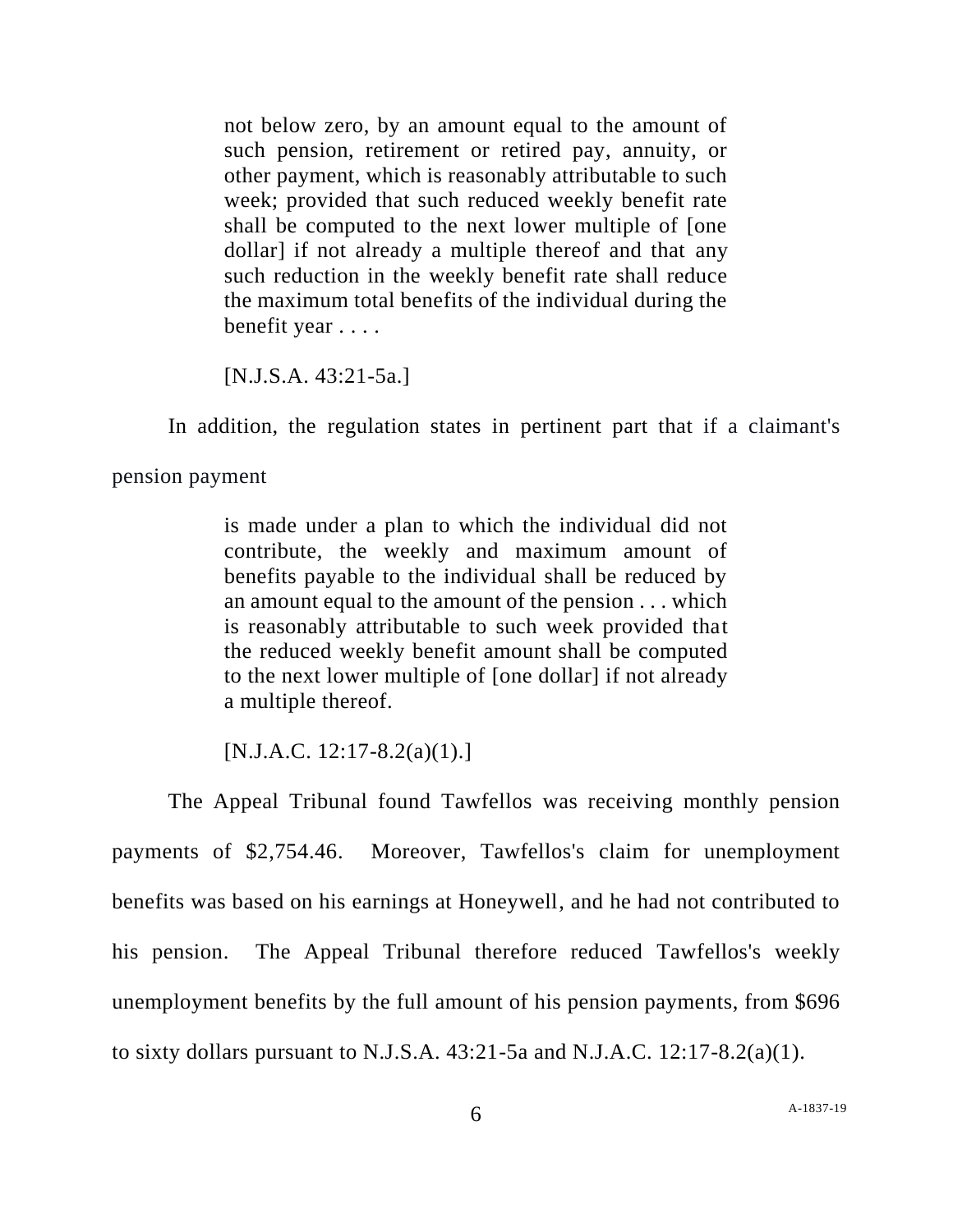The Board accepted the Appeal Tribunal's decision. There is sufficient credible evidence in the record to support the Board's findings of fact and its decision is consistent with N.J.S.A.  $43:21-5a$  and N.J.A.C.  $12:17-8.2(a)(1)$ .

## III.

Tawfellos argues, however, that N.J.S.A. 43:21-5a is discriminatory and unconstitutional because the statute applies to persons who receive a pension, annuity, or "other similar periodic payment" but not to persons who receive such payments in a lump sum. He contends the statute unlawfully discriminates against persons who are involuntarily terminated before the date they may retire with a full pension.

He further argues that N.J.S.A. 43:21-5(a) unlawfully discriminates against older persons because it ties the reduction in unemployment benefits to the date the claimant retires with a full pension. He claims older persons are more likely to retire with a full pension and opt for monthly pension payments rather than a lump sum payment.

We note that in McKay v. Horn, 529 F. Supp. 847, 849 (D.N.J. 1981), the plaintiffs challenged the constitutionality of 26 U.S.C. § 3304(a)(15) and N.J.S.A. 43:21-5a, which both provide for the reduction of unemployment benefits payable to persons who simultaneously receive pension benefits or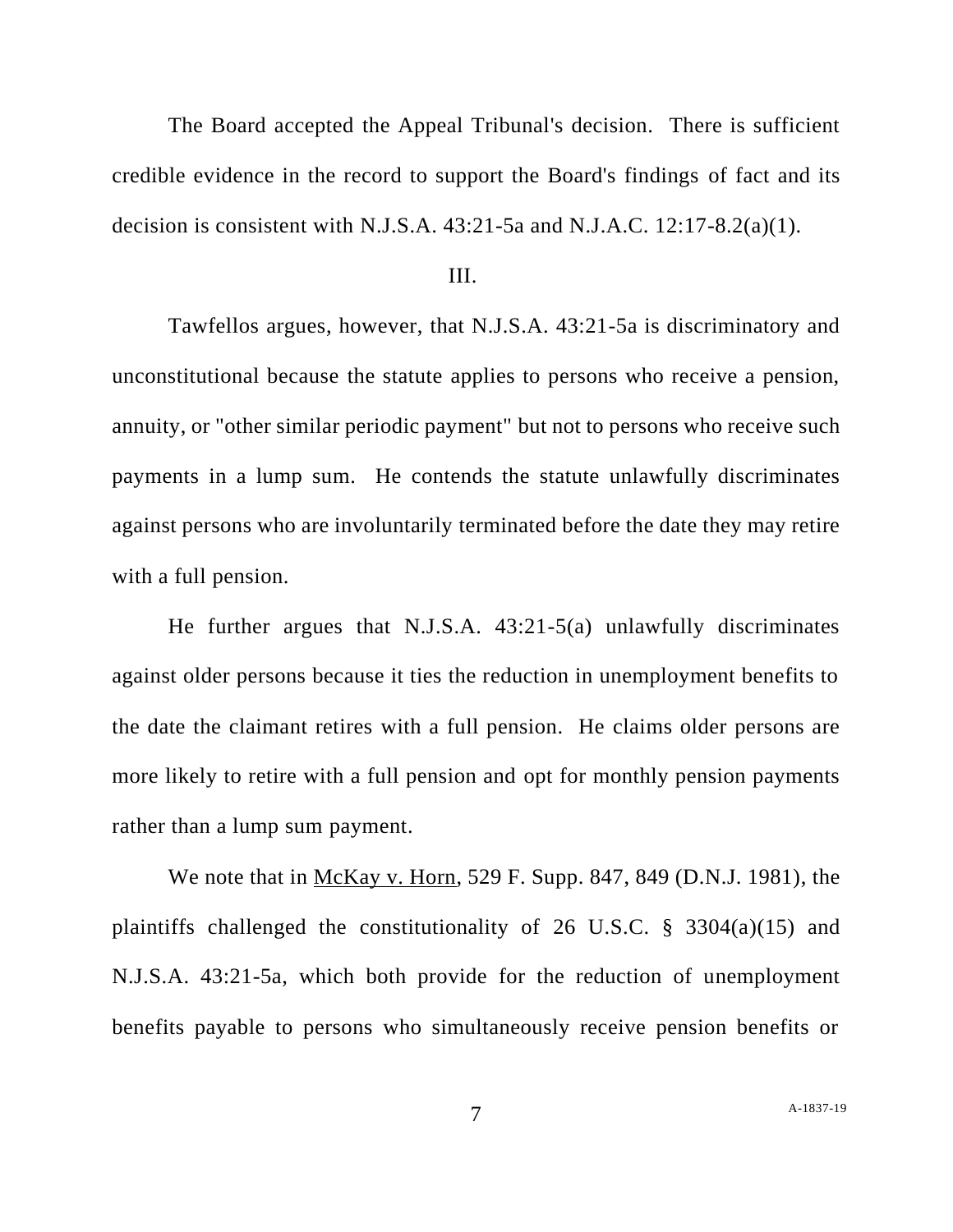other periodic payments attributable to the individual's prior work history. Among other claims, the plaintiffs in McKay alleged the federal statute and N.J.S.A. 43:21-5a denied them equal protection under the law in violation of the United States Constitution and the New Jersey Constitution, because these measures treat unemployment claimants who receive pension income more harshly that claimants who receive other forms of income. Id. at 859.

In addressing these claims, the federal district court applied the rational basis test. Id. at 860. The court noted that "the federal and state unemployment compensation [statutes] . . . impinge upon no fundamental interest, and do not create any classification which the Supreme Court has recognized to be 'suspect' . . . ." Ibid. (citations omitted).

The court found that 28 U.S.C.A. § 3304(a)(15) and N.J.S.A. 43:21-5a advance several rational legislative goals. Id. at 861-62. The federal and state statutes: (1) promote the financial integrity and viability of the unemployment compensation fund by reducing unnecessary expenditures; (2) eliminate duplicative payment of unemployment benefits to persons who are receiving adequate alternative wage-replacement income and are less likely to re-enter the labor market; and (3) promote uniform treatment by the states in the disqualification of income. Ibid.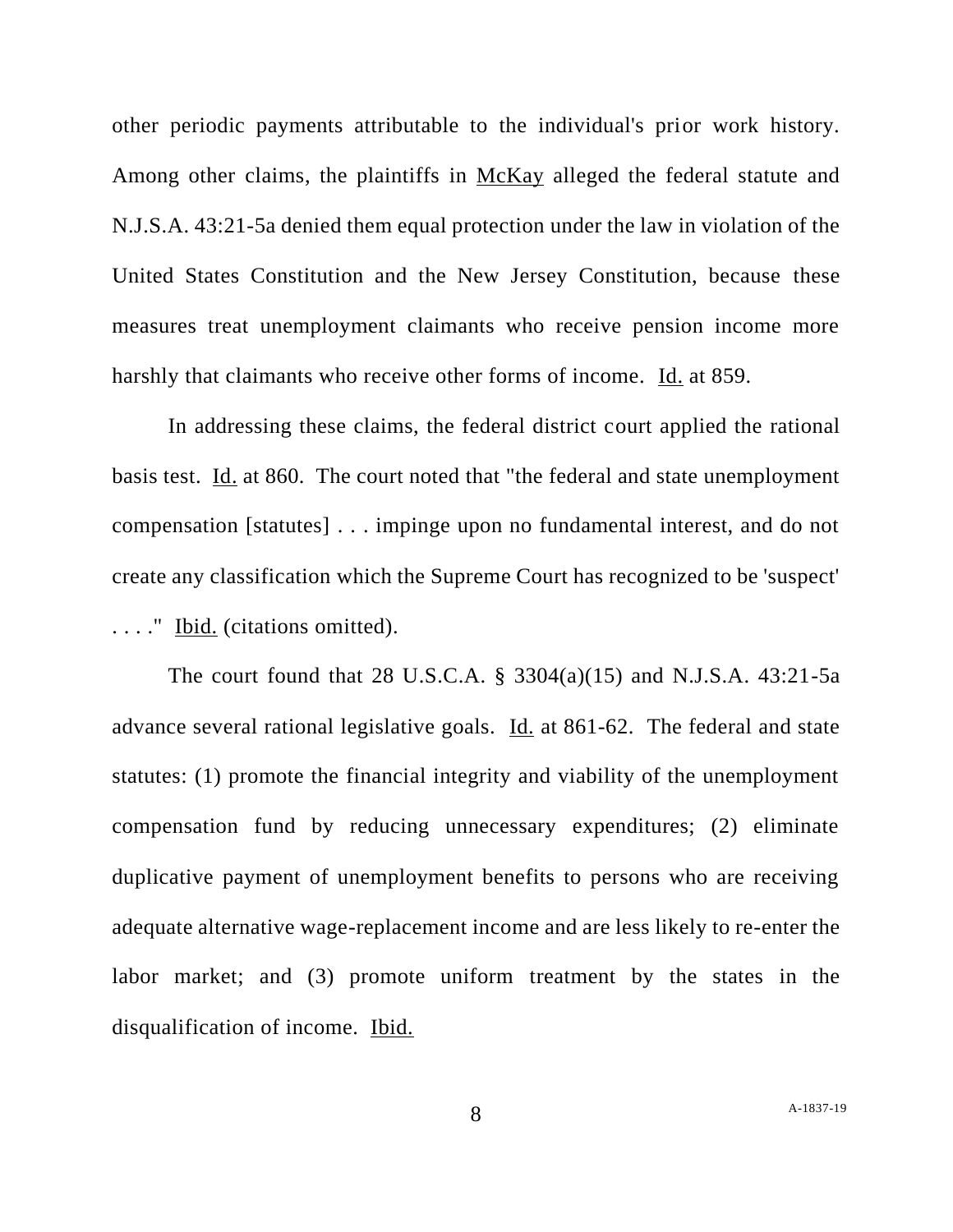The court noted that the plaintiffs had not directly challenged the legitimacy of the first two legislative goals. Id. at 862. They contended, however, that the statutes irrationally distinguish between pension and other sources of income by providing an offset for pensions but not for other types of income. Ibid. The plaintiffs also claimed the statutes irrationally provide an offset for periodic pension payments but not lump sum pension payments. Ibid.

The court rejected these claims, noting that imperfect line drawing "does not, in and of itself, serve to invalidate the entire legislation." Ibid. The court stated that, "[w]here the challenged drawing of lines involves the distribution of government benefits, the Supreme Court has suggested that it is particularly inappropriate for the courts to substitute their judgment or policy preferences for those of the legislature." Id. at 863 (citing U.S. R.R. Ret. Bd. v. Fritz, 449 U.S. 166, 179 (1980)).

The court held the statutes fulfilled the purpose of eliminating duplicative benefits to preserve the fiscal integrity of the unemployment compensation fund. Ibid. The court stated that the federal statute reflected a determination by Congress that persons receiving such income are less likely than others to return to the workforce and therefore are "at some remove" from the primary purpose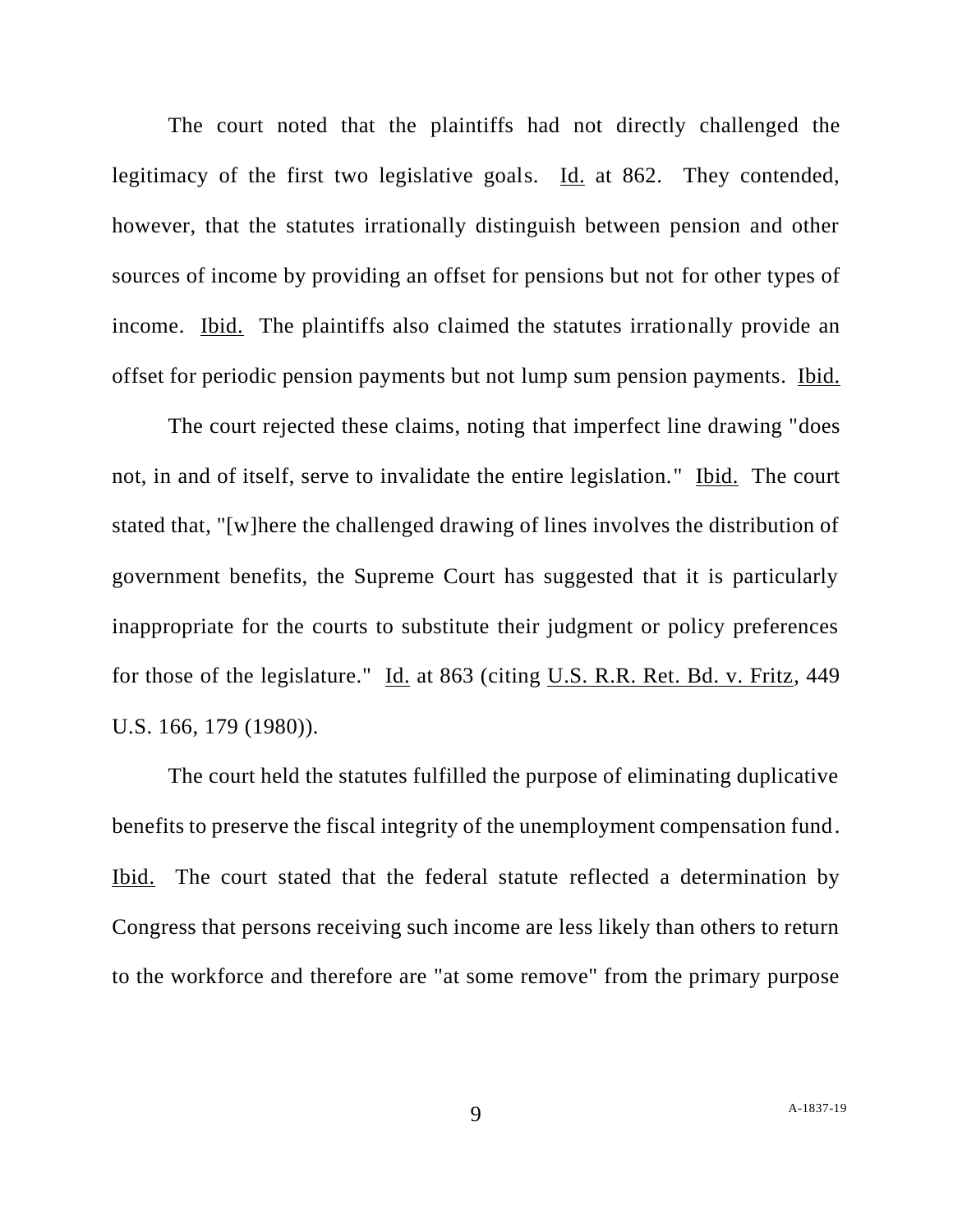of the unemployment program, which is to provide economic assistance while an unemployed worker seeks other employment. Ibid.

The court observed that, while this assumption "may not be accurate in every instance, it is nevertheless a reasonable one that Congress was entitled to make." Ibid. (citing Fritz, 449 U.S. at 178). The court noted the federal statute applied only to dual benefits funded by the same employer during the "base period" upon which the unemployment benefits are measured. Ibid. The court further found that promotion of uniform enforcement of the unemployment program by participating states was "an additional goal which may legitimately be pursued by Congress." Id. at 864.

We also note that in Moyer v. Board of Review, 183 N.J. Super. 543, 544- 45 (App. Div. 1982), this court rejected a constitutional challenge to N.J.S.A. 43:21-5a. In that case, the appellant applied for unemployment benefits, but his application was denied because his "military pension entirely offset his weekly unemployment benefit entitlement in accordance with N.J.S.A. 43:21-5(a)." Id. at 545. The appellant argued that the offset provision was unconstitutional on due process grounds because "contributions into a fund are required from which an individual situated as he is receives no benefits" and on equal protection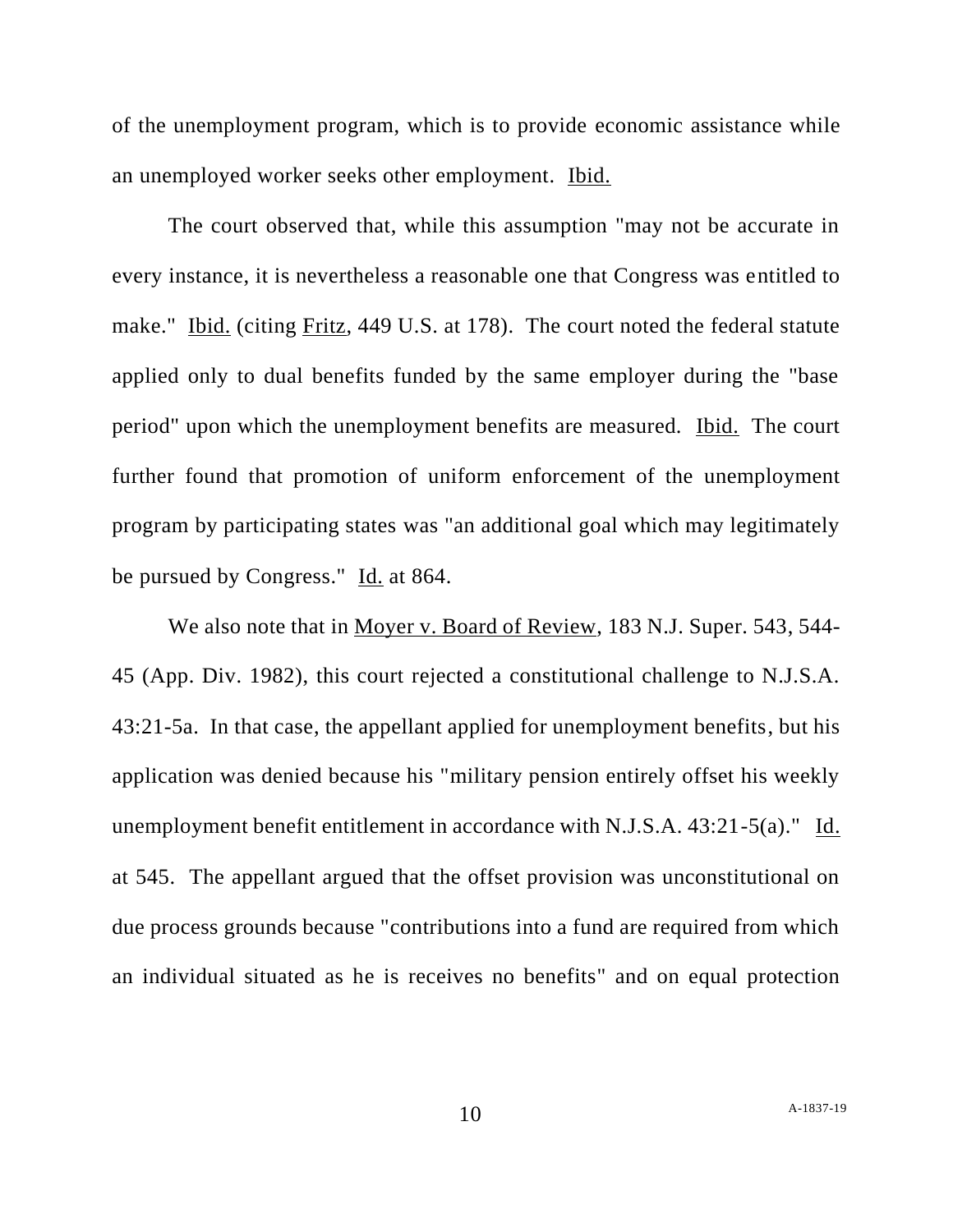grounds because "only some paying into the fund entertain a "reasonable expectation" of receiving benefits." Ibid.

We noted that "constitutional equal protection does not prohibit difference" in treatment between and among individuals in the area of social welfare." Id. at 546 (citing Richardson v. Belcher, 404 U.S. 78, 81 (1971) and McKay, 529 F. Supp. at 847). We stated that:

> [T]he right of all persons must rest upon the same rule under similar circumstances, and that it applies to the exercise of all the powers of the state which can affect the individual or his property, including the power of taxation. Louisville Gas & Electric Co. v. Coleman, 277 U.S. 32 (1928). . . . It is essential that the classification itself be reasonable and not arbitrary, and be based upon material and substantial distinctions and differences reasonably related to the subject matter of the legislation or considerations of policy, and that there be uniformity within the class.

> [Ibid. (alterations in original) (quoting Washington Nat'l Ins. Co. v. Bd. of Rev., 1 N.J. 545, 553 (1949)).]

We held that N.J.S.A. 43:231-5(a) satisfied the rational basis test and was constitutional. Ibid.

We agree with the analysis in McKay and Moyer. We therefore conclude that N.J.S.A. 43-21-5a rationally promotes the fiscal integrity of the unemployment compensation program by eliminating duplicative wagereplacement benefits. The statute does not irrationally distinguish between